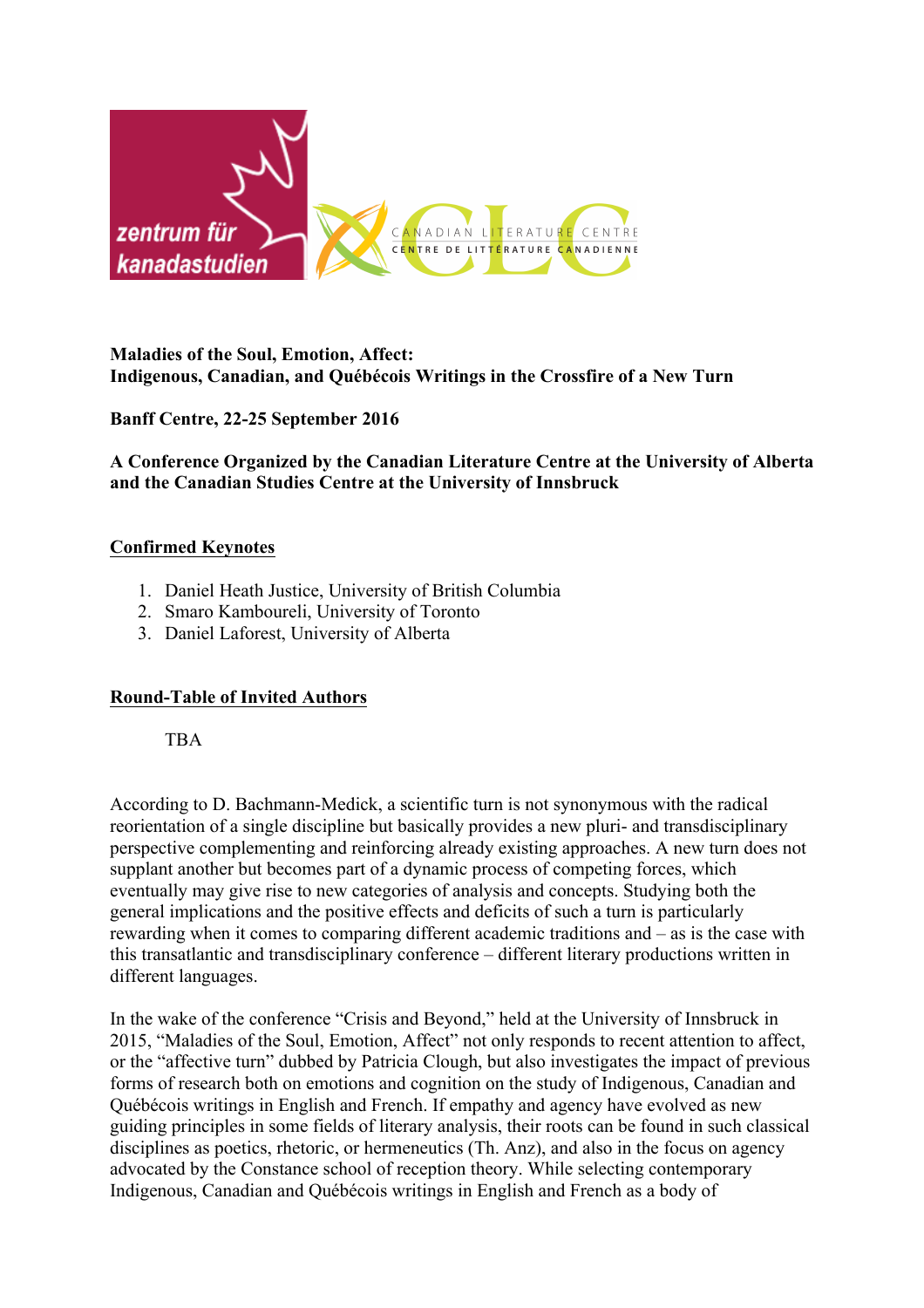investigation, the participants are encouraged to explore the emotional and affective implications of the process of literary communication, including both conceptual and empirical research and covering the following aspects:

- the emotional and affective habitus of the producer (the "real" author), her / his intentional or non-intentional use of techniques of emotionalisation, her / his definition of a specific poetics, and their possible impact on the text
- the emotional and affective response of the "real" reader to these techniques
- the text as a vehicle of emotions or affects which names, discusses or presents them as parts of the mental habitus of the protagonists (Th. Anz); the aesthetic question of how such processes are evoked (use of metaphors, inscription of the body, syntax of the unspeakable, etc.).

The focus on contemporary literature necessarily confronts us with S. Žižek's assessment of the 21<sup>st</sup> century as the "apocalyptic zero point" and S. Ahmed's, L. Berlant's and others' warnings of the West's "cruel" attachments to neoliberal optimism. S. Ngai identifies "ugly feelings" while M.C. Nussbaum addresses the ethics of care as an affective, and alternative, form of knowledge, agency, and democracy (J. Tronto).

- And so what are the affects and emotions that index the particularity of our literary moment or our moment of crisis?
- How does intimacy or privacy respond to publicness?
- What is today's equivalent of Romantic *ennui* and melancholy?
- Do situations of exile and migration enhance the new "maladies of the soul" (J. Kristeva)?
- Do authors ask questions of liveliness and animacy (M.Y. Chen)?
- Which lives today are considered worth living and are recognized as such (J. Butler)?
- How might Indigenous literary and critical interventions undo the very categorizations and labels suggested by this call for papers and enable us to tell different stories (D.H. Justice)?

These and other lines of critical inquiry – on the basis of the above-mentioned emotional and affective implications of literary communication – are designed to allow participants to approach affect, emotion, and the new maladies of the soul of this  $21<sup>st</sup>$  century, a task which will advance terminological, methodological, and theoretical knowledge both in the fields of affect and emotion and of text analysis.

In the treatment of this description, we encourage comparative, multidisciplinary, and interdisciplinary perspectives and methodologies. We invite proposals of traditional 20 minute papers as well as other forms of presentation such as short 10-minute position papers, round-tables, or pecha kucha presentations. Complete panel proposals (of 3 or 4 papers) are also highly encouraged.

Proposals (250 words per paper), **in English or in French**, with a short biographical note (50 words), should be submitted to **clcconf@ualberta.ca by February 1, 2016.** 

# **Organizing Committee**

• Marie Carrière, Director, Canadian Literature Center, University of Alberta (carriere@ualberta.ca)